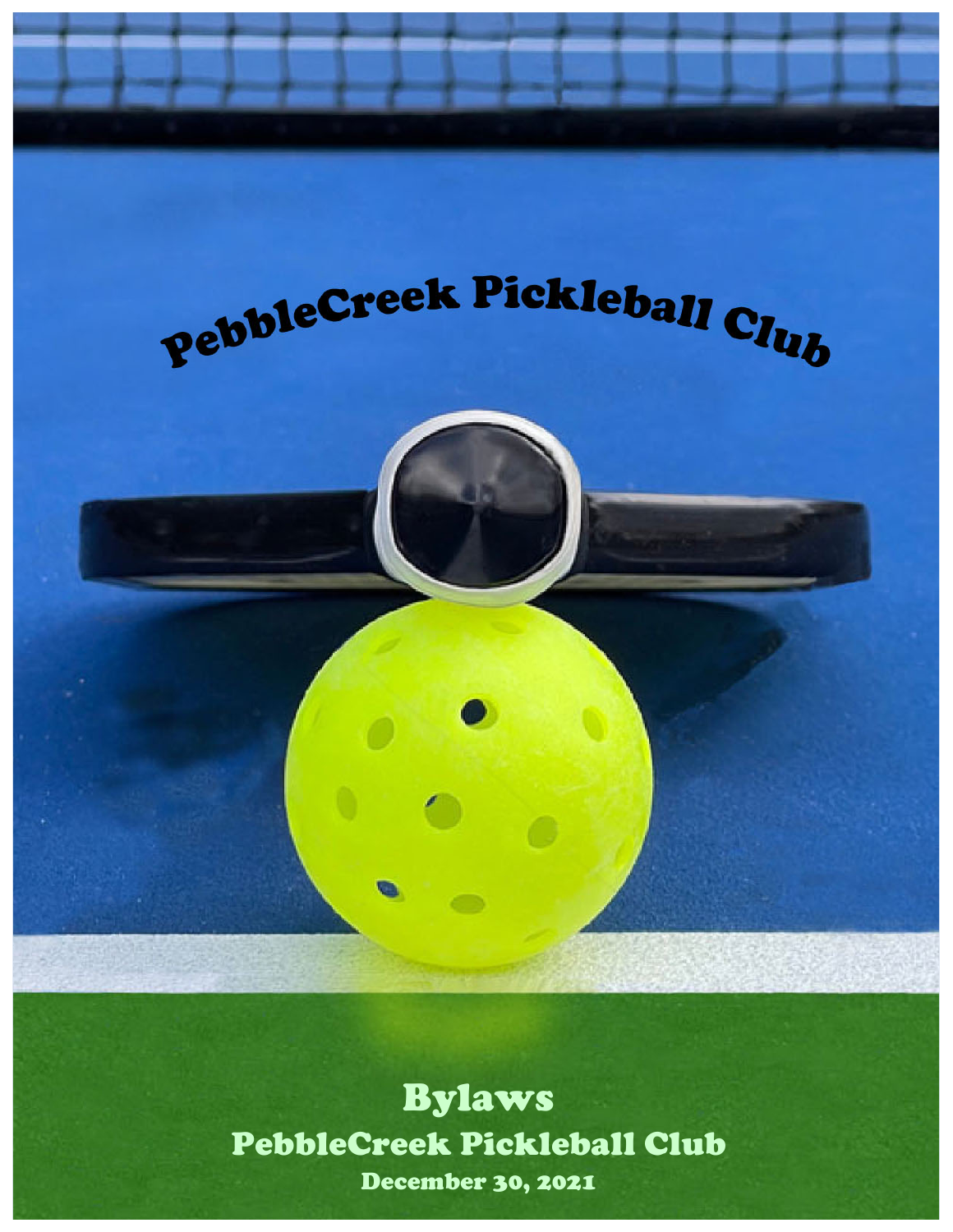# **Table of Contents**

# **Amended BYLAWS of the PebbleCreek Pickleball Club December 30, 2021**

| <b>Section 1</b> |                                                          |  |
|------------------|----------------------------------------------------------|--|
| <b>Section 2</b> |                                                          |  |
| 2.1              |                                                          |  |
| 2.2              |                                                          |  |
| 2.3              |                                                          |  |
| 2.4              |                                                          |  |
| 2.5              |                                                          |  |
| 2.6              |                                                          |  |
| 2.7              |                                                          |  |
| <b>Section 3</b> |                                                          |  |
| 3.1              |                                                          |  |
| 3.2              |                                                          |  |
| 3.3              |                                                          |  |
| 3.4              |                                                          |  |
| 3.5              |                                                          |  |
| 3.6              | Lifetime Member Membership Classification Discontinued 3 |  |
| 3.7              |                                                          |  |
|                  | 3.7.1                                                    |  |
|                  | 3.7.3                                                    |  |
|                  |                                                          |  |
| 3.8              |                                                          |  |
| 3.9              |                                                          |  |
| 3.10             |                                                          |  |
| <b>Section 4</b> |                                                          |  |
| 4.1              |                                                          |  |
| 4.2              |                                                          |  |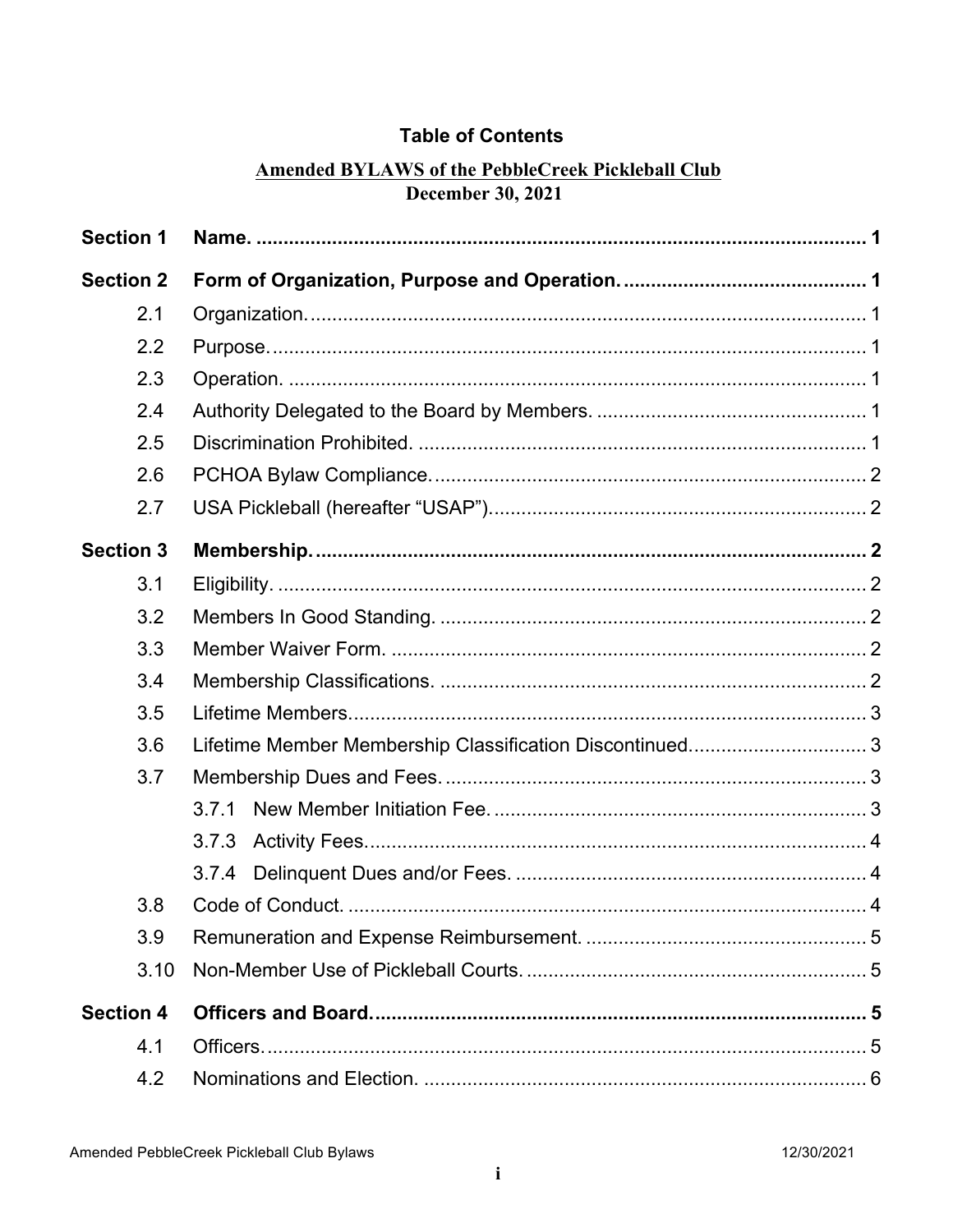|                  | 4.2.1                                                                                   |
|------------------|-----------------------------------------------------------------------------------------|
|                  |                                                                                         |
|                  | 4.2.2.1                                                                                 |
|                  | 4.2.2.2                                                                                 |
|                  | 4.2.2.3                                                                                 |
|                  |                                                                                         |
|                  | 4.2.3.1                                                                                 |
|                  | 4.2.3.2                                                                                 |
|                  | 4.2.3.3                                                                                 |
|                  | 4.2.3.4                                                                                 |
| Section 5.       |                                                                                         |
| 5.1              |                                                                                         |
| 5.2              |                                                                                         |
| 5.3              |                                                                                         |
| 5.4              |                                                                                         |
| 5.5              |                                                                                         |
| 5.6              | Member Eligibility Requirements No Longer Met By Officers.  9                           |
| 5.7              |                                                                                         |
|                  | Application Procedure for Removal of Officer (Sections 5.7.1.1 - 5.7.1.6)<br>5.7.1<br>9 |
|                  |                                                                                         |
|                  | 5.7.3 Removal of Officer for BYLAWS Violation or Mishandling of Funds.                  |
| 5.8              |                                                                                         |
| <b>Section 6</b> |                                                                                         |
| 6.1              |                                                                                         |
| 6.2              |                                                                                         |
| 6.3              |                                                                                         |
| 6.4              |                                                                                         |
| 6.5              |                                                                                         |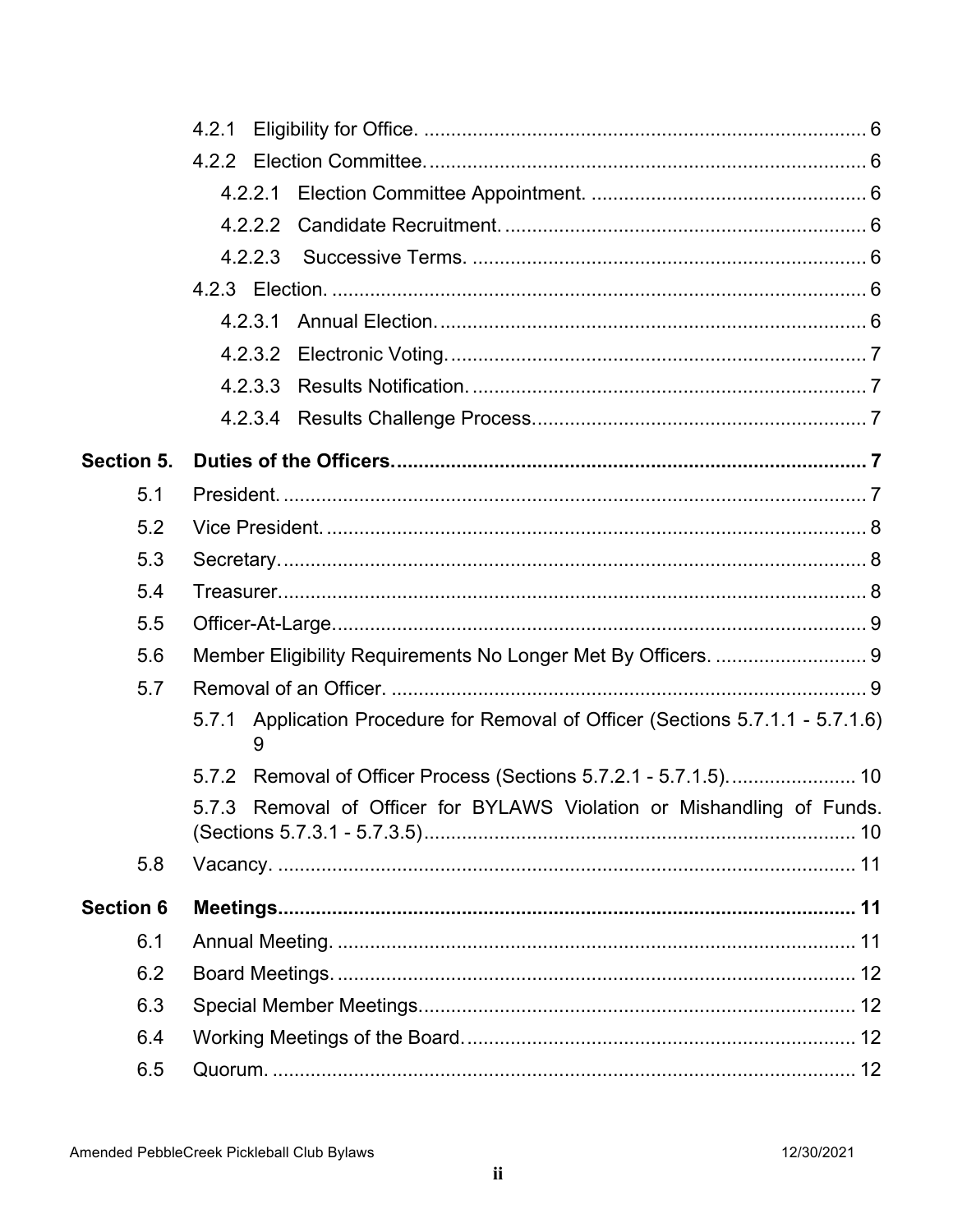| <b>Section 7</b>                                                             |  |  |  |
|------------------------------------------------------------------------------|--|--|--|
| 7.1                                                                          |  |  |  |
| 7.2                                                                          |  |  |  |
| 7.3                                                                          |  |  |  |
| <b>Section 8</b>                                                             |  |  |  |
| 8.1                                                                          |  |  |  |
| 8.2                                                                          |  |  |  |
| 8.3                                                                          |  |  |  |
| 8.4                                                                          |  |  |  |
| 8.5                                                                          |  |  |  |
| <b>Section 9</b>                                                             |  |  |  |
| 9.1                                                                          |  |  |  |
| 9.2                                                                          |  |  |  |
|                                                                              |  |  |  |
|                                                                              |  |  |  |
|                                                                              |  |  |  |
| <b>ATTESTATION AND CERTIFICATION OF BYLAWS </b> Error! Bookmark not defined. |  |  |  |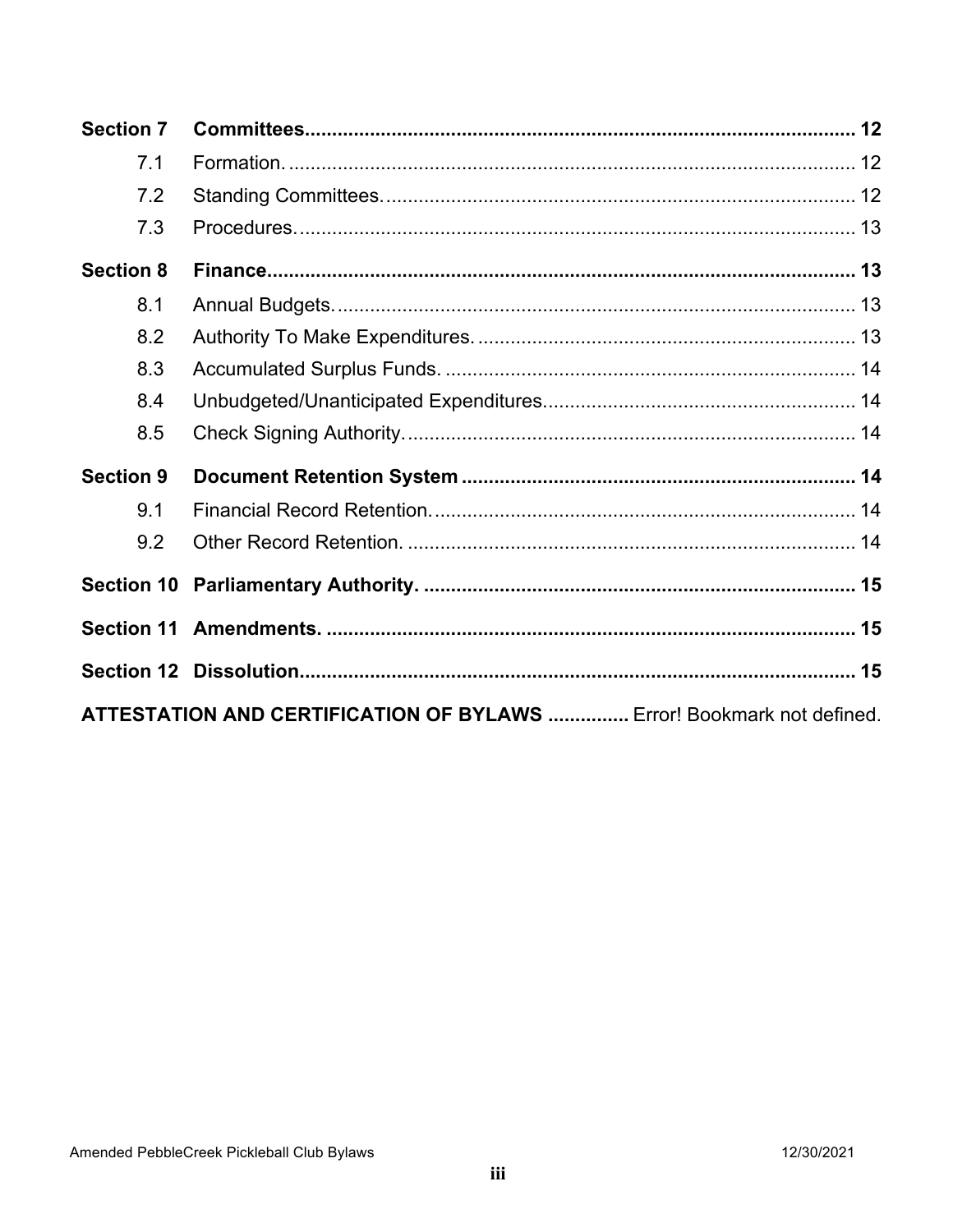# **Amended BYLAWS of the PebbleCreek Pickleball Club December 30, 2021**

### **Section 1 Name.**

The name of this organization is the PebbleCreek Pickleball Club**,** hereafter referred to as the "PCPB Club*."*

## **Section 2 Form of Organization, Purpose and Operation.**

### 2.1 **Organization.**

- 2.1.1 The PCPB Club is organized as a tax-exempt Section  $501(c)(7)$  of the Internal Revenue Code and state of Arizona statues and is a PebbleCreek Homeowners Association (hereafter the "PCHOA") resident organization that complies with the PCHOA bylaws and rules.
- 2.1.2 Not-for-profit (hereafter "Not-For-Profit") Organization shall mean in these BYLAWS, with few exceptions, that the PCPB Club's annual income should not significantly exceed the PCPB Club's annual expenses.
- 2.1.3 While the PCPB Club operates as a Not-For-Profit Organization, periodically it may find it necessary to retain or raise funds for future maintenance, construction, or special projects. The retention or raising of such funds shall not be a violation of these BYLAWS, provided the retention or raising of such funds has been approved by the Membership.

#### 2.2 **Purpose**.

The purpose of the PCPB Club is to promote the sport of pickleball by providing recreational, competitive, and social activities for the Members.

## 2.3 **Operation.**

The PCPB Club will conduct its business democratically, meaning that decisions or actions requiring a vote of the Membership, or the PCPB Club officers (hereafter "Officers" or "Officer", or at times the "Board" as defined in Section 4.1.2) will be determined by majority of votes of the Members or Officers present at time of voting unless otherwise stated in these BYLAWS, or by the majority of votes received if voting is over an extended period and/or is electronic.

#### 2.4 **Authority Delegated to the Board by Members.**

Except for (i) matters that require approval of the Members by the terms in these BYLAWS, or (ii) are related to the responsibilities and authority delegated by the Members to specific Officers, the Board shall have the exclusive authority to make all decisions and take all actions and act on behalf of the PCPB Club to conduct, direct and manage the PCPB Club, its activities, operations, and affairs.

#### 2.5 **Discrimination Prohibited.**

Membership and all rights of participation in the PCPB Club, including all tournaments and other events conducted or sanctioned by the PCPB Club, will be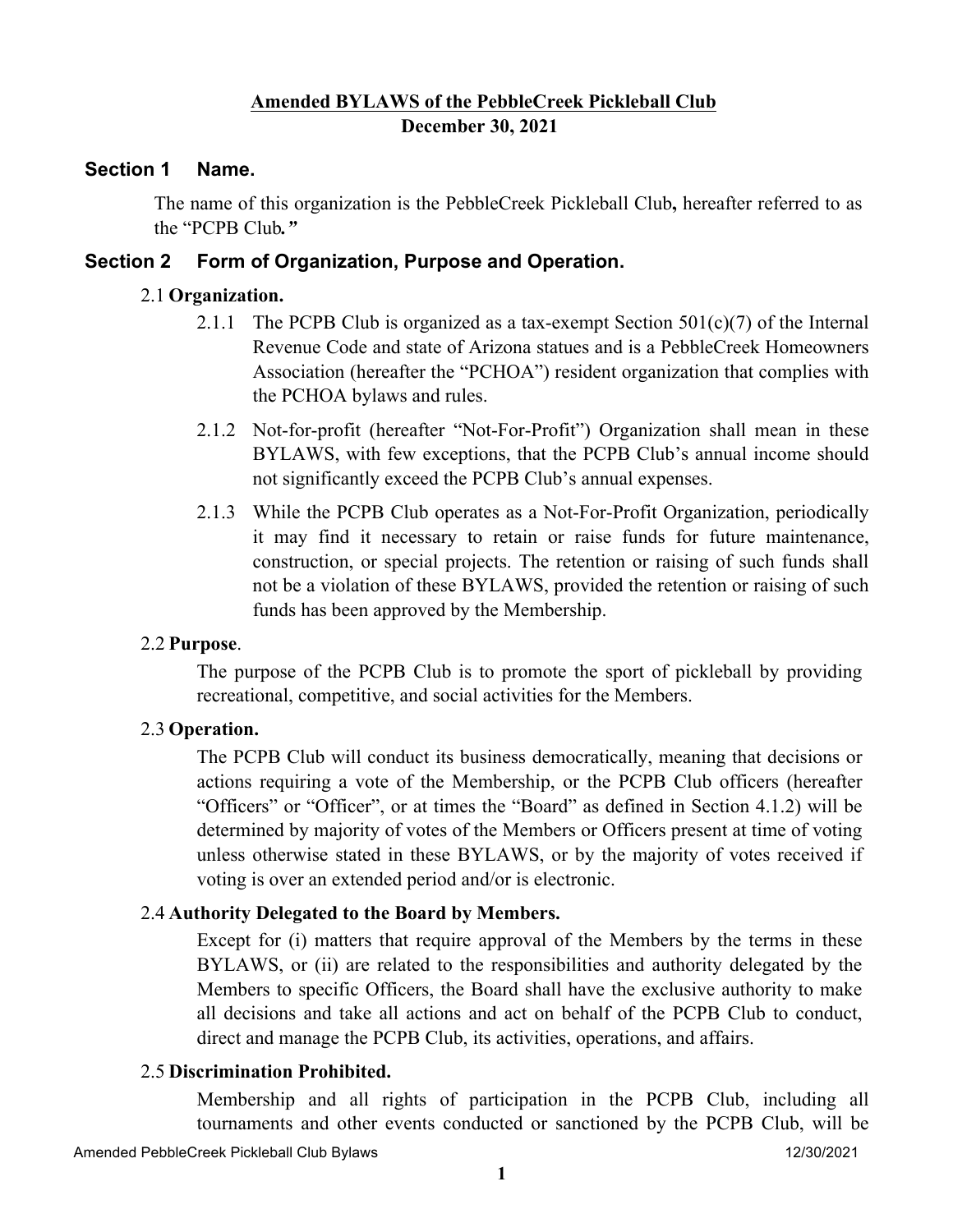open to all persons without regard to race, age, religion, creed, sexual orientation, color, national origin, disability, or gender. Nonetheless, participation in divisions of tournaments and other events may be restricted and apportioned based on skill level, gender and/or age.

# 2.6 **PCHOA Bylaw Compliance.**

The PCPB Club BYLAWS shall comply with PCHOA bylaws, rules, and regulations, as may be amended by the PCHOA from time to time, and in the event of a conflict, the governing documents of the PCHOA shall prevail.

# 2.7 **USA Pickleball (hereafter "USAP").**

The PCPB Club generally follows the standards and abides by the rules of the USAP.

# **Section 3 Membership.**

# 3.1 **Eligibility.**

- 3.1.1 PCPB Club Membership is limited to individuals who meet the requirements of the PCHOA rules. An individual requesting to be a Member of the PCPB Club must be eligible for Membership per these BYLAWS and complete an application form and submit it to the PCPB Club Board, along with a signed Member Waiver Form (as defined in Section 3.3), and payment of dues and the New Member Initiation Fee (as defined in Section 3.7).
- 3.1.2 There shall be no precondition for PCPB Club Membership, other than described in these BYLAWS, and a Member of the PCPB Club is not required to join any national, state, regional or local affiliate organizations.

# 3.2 **Members In Good Standing.**

A Member is in good standing (hereafter "Member or Members In Good Standing") when the Member is: i) eligible for Membership per Section 3.1, ii) their Membership has not been suspended or terminated, iii) their financial obligations to the PCPB Club are current, and iv) the Member Waiver Form (defined in Section 3.3) is on file.

# 3.3 **Member Waiver Form.**

Each Member must complete the member waiver form (hereafter "Member Waiver Form"). The completed forms will be stored in a file (electronically or hard copy) and maintained by the Board.

# 3.4 **Membership Classifications.**

- 3.4.1 PCPB Club has two Membership classifications: i) Annual Members and ii) Lifetime Members. The privileges of all Memberships are the same, the difference is the amount and timing of dues payments.
- 3.4.2 The Board may recommend additional Membership classification(s) and the dues amount for each of the additional classification(s) or may recommend the discontinuation of Membership classifications at the Annual Meeting (as defined in Section 6.1) or a Special Member Meeting (as defined in Section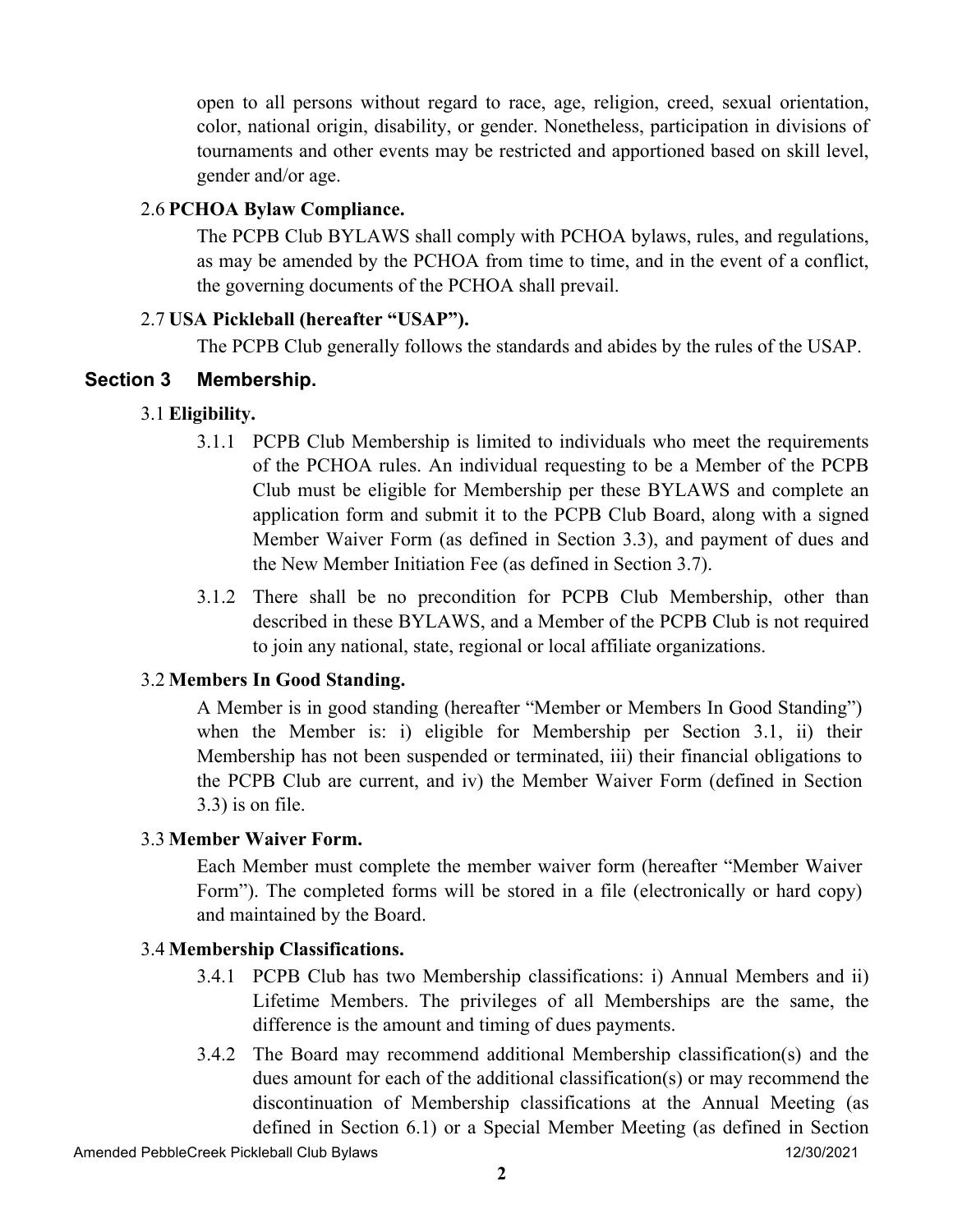6.3). The recommendation(s) shall be approved by a majority of the Members voting.

3.4.3 Prior to recommending to the Members any new Membership classification or the discontinuation of a Membership classification, the Board shall request and present a recommendation from the Finance Committee, (defined in Section 7.2).

### 3.5 **Lifetime Members.**

3.5.1 A Lifetime Member who does not meet the rules set by the PCHOA residency requirements will have their Membership suspended. When the Member meets such requirements Lifetime Membership will be reinstated.

### 3.6 **Lifetime Member Membership Classification Discontinued.**

- 3.6.1 If in the future the Members decide to discontinue the Lifetime Member Membership classification, existing Lifetime Members shall be "grandfathered" and shall not be required to make any additional dues payments beyond those already made by the Lifetime Member, except as otherwise provided in these BYLAWS.
- 3.6.2 Upon approval of discontinuation of the Lifetime Member Membership classification, the Lifetime Member Membership classification for the existing Lifetime Members shall read "Lifetime Member FROZEN" and shall remain listed as a classification of Membership until all Lifetime Members are no longer living.

## 3.7 **Membership Dues and Fees.**

#### 3.7.1 **New Member Initiation Fee.**

- 3.7.1.1The New Member Initiation Fee is a fee paid when an individual initially joins the PCPB Club*.*
- 3.7.1.2The Board shall submit as part of the annual operating budget each year, a recommended New Member Initiation Fee amount for the next calendar year for the approval of the Members at the Annual Meeting.
- 3.7.1.3Any approved New Member Initiation Fee will be effective January 1 of the next calendar year, unless otherwise approved by the Members.

#### 3.7.2 **Annual Membership Dues**.

- 3.7.2.1The Board shall submit as part of the annual operating budget a recommended dues amounts for the next calendar year for the various classifications of Membership for the approval of the Members at the Annual Meeting.
	- 3.7.2.1.1 Dues for Members who joined prior to January 1, 2020, are payable January 1 of each year. Dues for Members joining after January 1, 2020,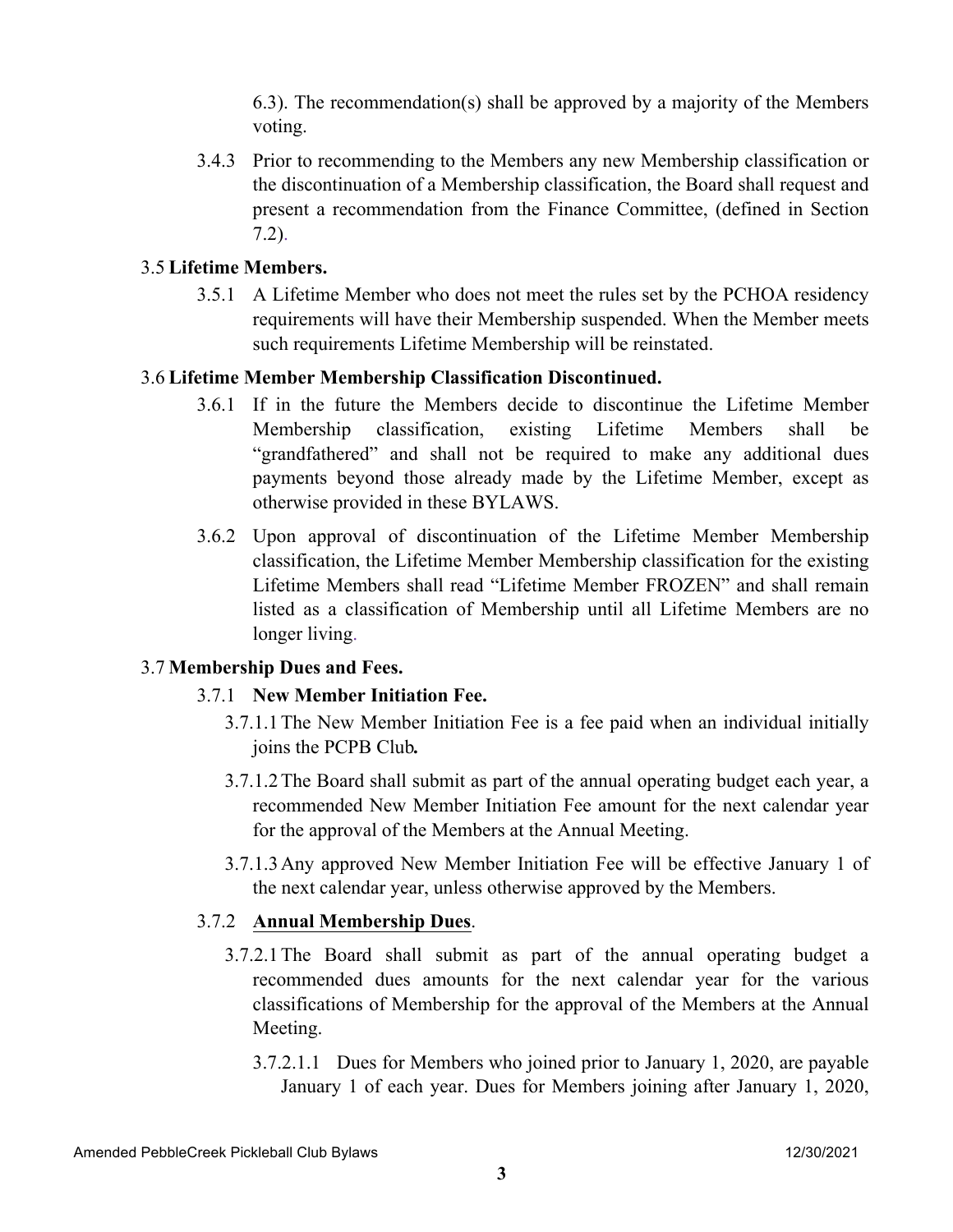will be payable each year on the Members' anniversary date of joining the PCPB Club.

3.7.2.1.2 Lifetime Members will not pay any additional Membership dues. However, Lifetime Members are not exempt from other fees approved by the Membership.

# 3.7.3 **Activity Fees**.

The Board is hereby authorized by the Members, without further action by the Members, to establish fees for the PCPB Club sponsored events and activities. All activity fees shall comply with the PCHOA rules.

# 3.7.4 **Delinquent Dues and/or Fees**.

- 3.7.4.1Any monetary payment owed to the PCPB Club will be delinquent if not paid within 1 month of the due date.
- 3.7.4.2After a Member is notified of being delinquent, Membership and Member privileges will be suspended until all money owed is paid. Once all money has been paid by the Member, the Member will be returned to a Member In Good Standing and all privileges reinstated, provided disciplinary action or similar has not suspended or terminated the Member's Membership.

# 3.8 **Code of Conduct.**

- 3.8.1 All Members agree to foster an environment in which all players can play pickleball to the best of their abilities – and most importantly, can enjoy themselves while doing so.
- 3.8.2 All Members and their guest(s) must exhibit good sportsmanship and respectful behavior while at the PebbleCreek pickleball courts.
- 3.8.3 All Members must follow the directions of the duly elected Officers or their appointed representative(s) in an orderly manner at all functions of the PCPB Club.
- 3.8.4 An Officer or designee may deny a Member's participation in a PCPB Club activity if they believe that the participation would violate the Code of Conduct or for other good cause.
- 3.8.5 The Officers of the PCPB Club or their representative (s) may request that a Member leave an activity. If the Member refuses to leave or ignores the directions of the Officer and/or the representative or attempts to participate in an activity after being denied participation per Section 3.8.4., the Member may be subject to disciplinary action by the Board ranging from a verbal warning to expulsion.
- 3.8.6 A disciplined Member shall have the right to petition the Board for reconsideration of the disciplinary action within four (4) days of notification. If the disciplined Member does not request reconsideration within the four (4)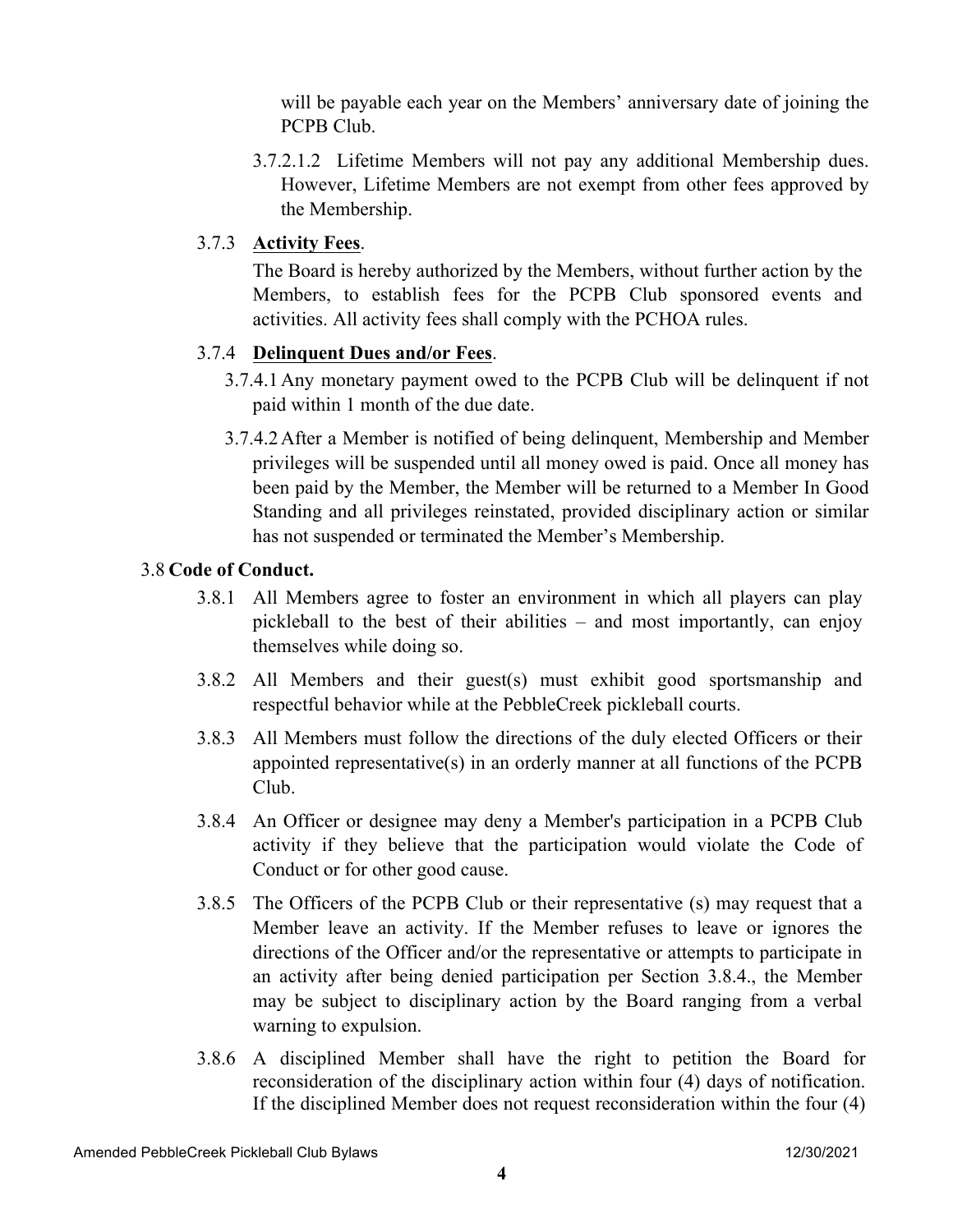day period, the discipline shall be deemed agreed to by the Member. The Board's reconsideration decision shall be final and unchallengeable.

### 3.9 **Remuneration and Expense Reimbursement.**

- 3.9.1 None of the PCPB Club's earnings or assets shall inure to or unduly benefit any person or private interests.
- 3.9.2 The Board may not receive compensation for services rendered in support of the activities of the PCPB Club. In these BYLAWS compensation shall include money, merchandise, services, benefits, or rebates from vendors providing services or merchandise to the PCPB Club that is not provided to every Member.
- 3.9.3 The Board may reimburse actual expenses or pay reasonable compensation to a Member or Members for pre-approved services rendered to the PCPB Club.
- 3.9.4 With the approval of the Board, a Member may receive any discount, or gift of merchandise or services provided such discount or gift is offered to the Membership.

## 3.10 **Non-Member Use of Pickleball Courts.**

- 3.10.1 Guests, (hereafter 'Guests" is defined as the registered guests of PCHOA and guests of Preferred Robson Guest Program who have fulfilled the requirements of PCHOA and have a valid guest card) and Resident(s) have rights to use of the PebbleCreek pickleball courts. Resident(s) and Guests may play on any pickleball courts available for general play that are not scheduled for a PCPB Club activity or event or are not closed for maintenance or other reasons.
- 3.10.2 Resident(s) and Guests do not have to be escorted by a Member to play on the unreserved and open play courts.
- 3.10.3 The Resident(s) and Guests must follow the PCPB Club protocols established for the use of the pickleball courts, including court availability, sequencing of play, rating restrictions, maximum scoring limits, etc.
- 3.10.4 Members are encouraged to assist Resident(s) and Guests with the PCPB Club court rules.

## **Section 4 Officers and Board.**

#### 4.1 **Officers.**

- 4.1.1 The Officers of the PCPB Club are a President, Vice President, Secretary, Treasurer and Officer-at-Large. The Officers are elected for a term of one (1) year and will serve until their successors are elected, unless stated otherwise by these BYLAWS.
- 4.1.2 The Officers jointly are referred to as PCPB Club Board (hereafter the "Board")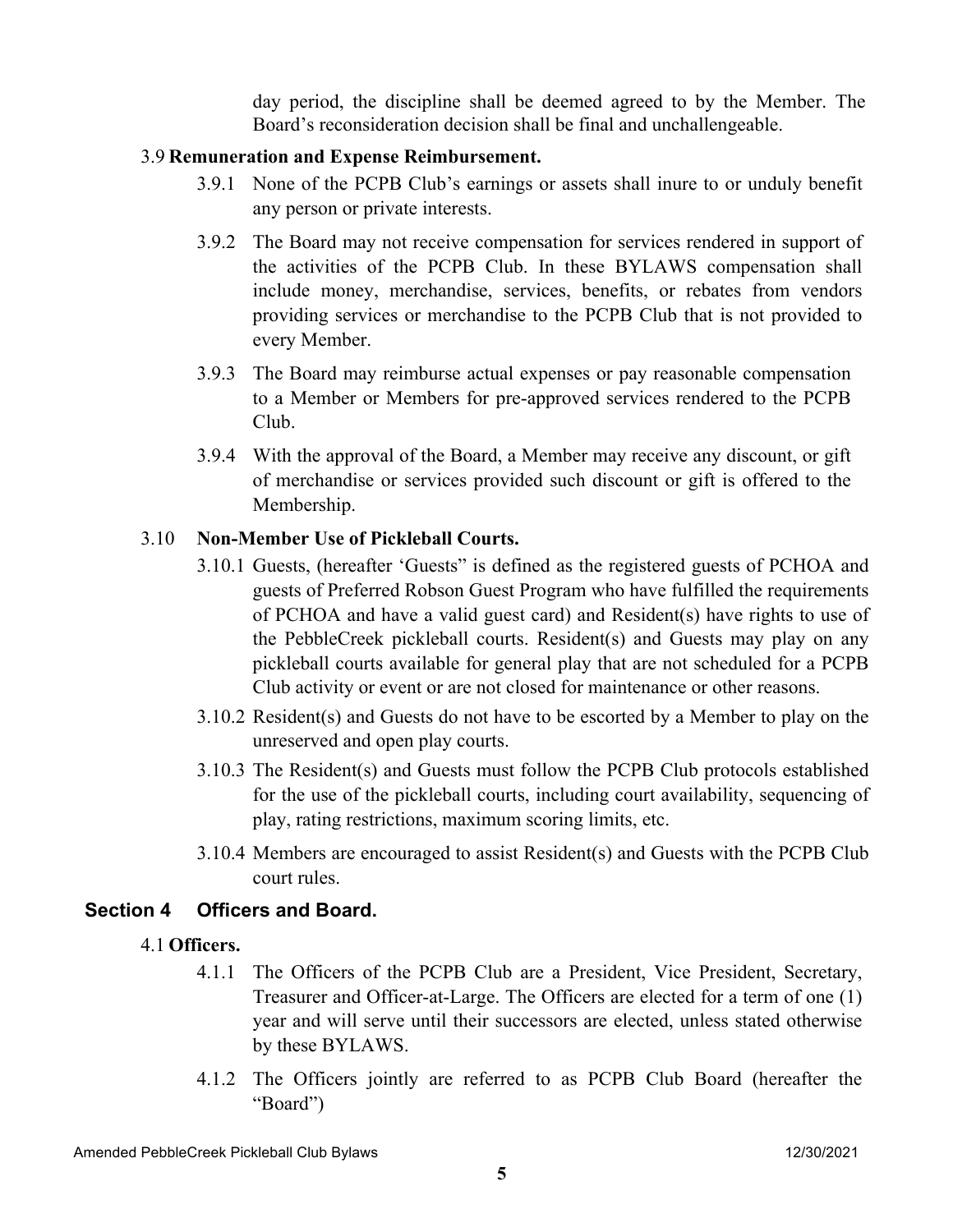4.1.3 The immediate past-President may serve on the PCPB Club Board in a oneyear, non-voting capacity.

### 4.2 **Nominations and Election.**

### 4.2.1 **Eligibility for Office.**

A Member must meet eligibility requirements of Section 3.1 and be a Member In Good Standing to run for an Officer position.

### 4.2.2 **Election Committee.**

### 4.2.2.1**Election Committee Appointment.**

4.2.2.1.1 The President shall recommend to the Board for its approval an Election Committee consisting of a Chairperson and two (2) other Members no later than January 15 of each calendar year. The selection of the Members for the committee shall be from the Membership list.

## 4.2.2.2**Candidate Recruitment.**

- 4.2.2.2.1 The Election Committee shall canvas Members, including current Officers, to secure interest in running for the Officer positions that have terms expiring 11:59 PM on March 31 of the current year. The recruitment of candidates shall use multiple approaches to directly solicit candidate interest.
- 4.2.2.2.2 Any Member expressing interest and willing to run as a candidate for an Officer position shall be a candidate of the Election **Committee**
- 4.2.2.2.3 Each Candidate shall submit to the Election Committee, by the date set by the Election Committee, a brief statement of interest for the Officer position being sought, which will be published to the Membership.
- 4.2.2.2.4 No candidate may seek more than one Officer position in an election.

## 4.2.2.3 **Successive Terms.**

Current Officers are: i) eligible for re-election or ii) eligible to be a nominee for a different office by informing the Election Committee of their and interest and completing the statements of interest in Section 4.2.2.2.3.

#### 4.2.3 **Election.**

## 4.2.3.1**Annual Election.**

PCPB Club Officers are elected annually, and the election will commence between March 1st and March 10th. The term for Officers being elected shall commence on the first day of April and end on March 31 the following year, the election will be determined by the majority of Members voting.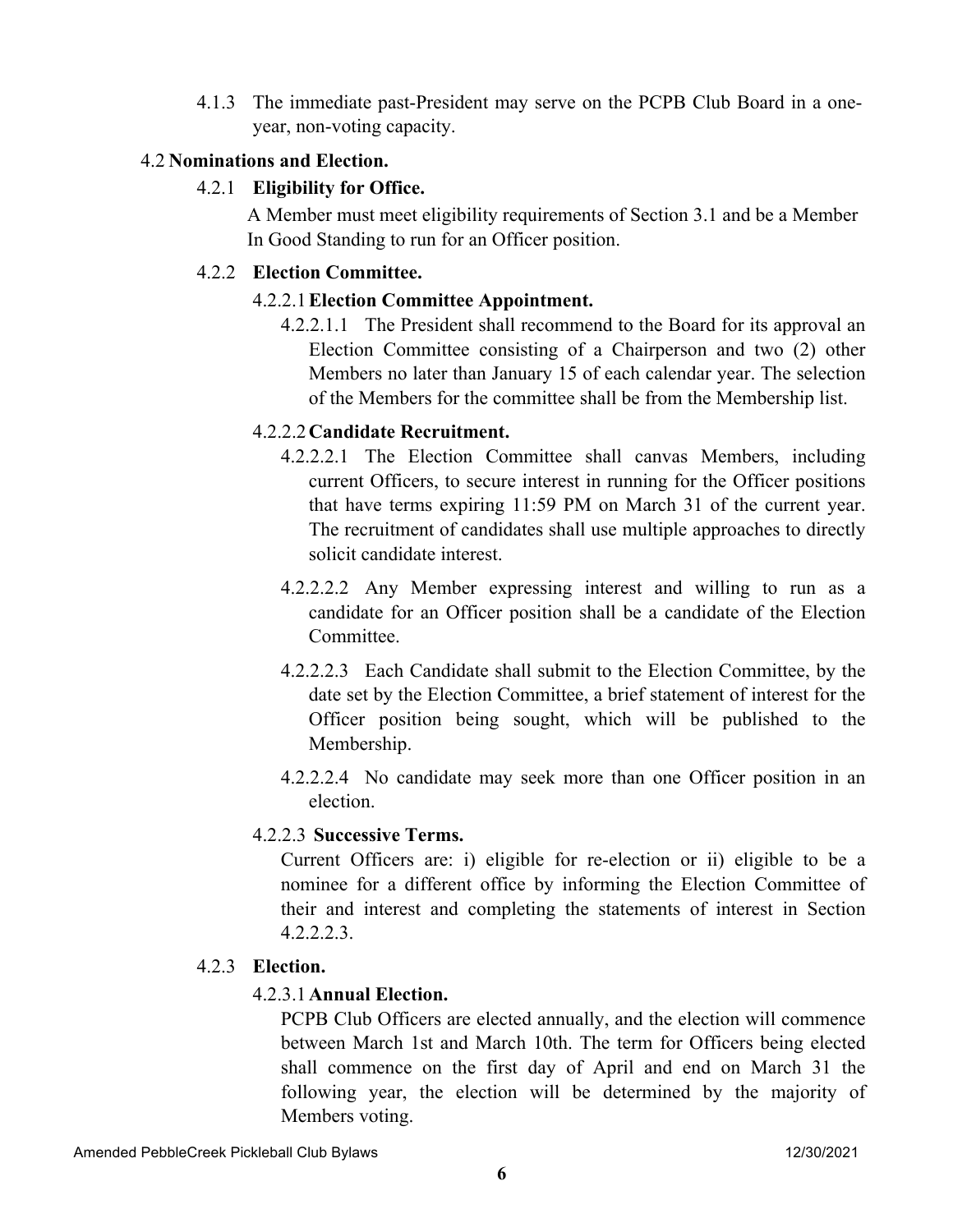## 4.2.3.2**Electronic Voting.**

Annual election voting will be done electronically by the Members In Good Standing. The voting will remain open for no less than 4 days, and all votes will remain anonymous.

# 4.2.3.3**Results Notification.**

At the conclusion of the election, the Election Committee will verify results, and notify the Board of the results. Once the Board notification has been completed, the results and vote tallies will be published to the Members.

# 4.2.3.4**Results Challenge Process.**

Any candidate may challenge the election results (hereafter referred to as "Challenger") by contacting both the President and the Election Committee chairperson. The Challenger must submit to the Election Committee chairperson, no later than three (3) days after the announcement to the Members of the election results, a written complaint stating specific alleged election violations. The Election Committee will meet with the Challenger and discuss the complaint, and then review the process and numbers to determine, what if any, action should be taken on the challenge. The Election Committee shall make a final determination about the complaint and submit it to the Board within three (3) days after the meeting with the Challenger. The Election Committee decision shall be deemed final and unchallengeable.

# **Section 5. Duties of the Officers.**

## 5.1 **President.**

The President is the executive officer that oversees and manages the PCPB Club business activities and affairs, while serving as an ambassador of the PCPB Club to uphold the PCPB Club's mission and interests of its Members, and in this capacity:

- 5.1.1 Preside over Board and Member meetings and lead the Board in the performance of its responsibilities by directing and overseeing the activities of the Officers.
- 5.1.2 Assure the PCPB Club remains in compliance with the PCHOA Rules by ensuring the timely completion and filing of the annual report, as well as any other required filings, and by being the PCPB Club liaison to the PCHOA, as well as the liaison between the Board and the Members.
- 5.1.3 Is accountable for the administration and conduct of PCPB Club business and ensure the PCPB Club and the Officers comply with the BYLAWS, and all PCPB Club policies.
- 5.1.4 Assist with preparation of annual operation and capital budgets and ensure the budgets are presented at the Annual Meeting for Members review and approval.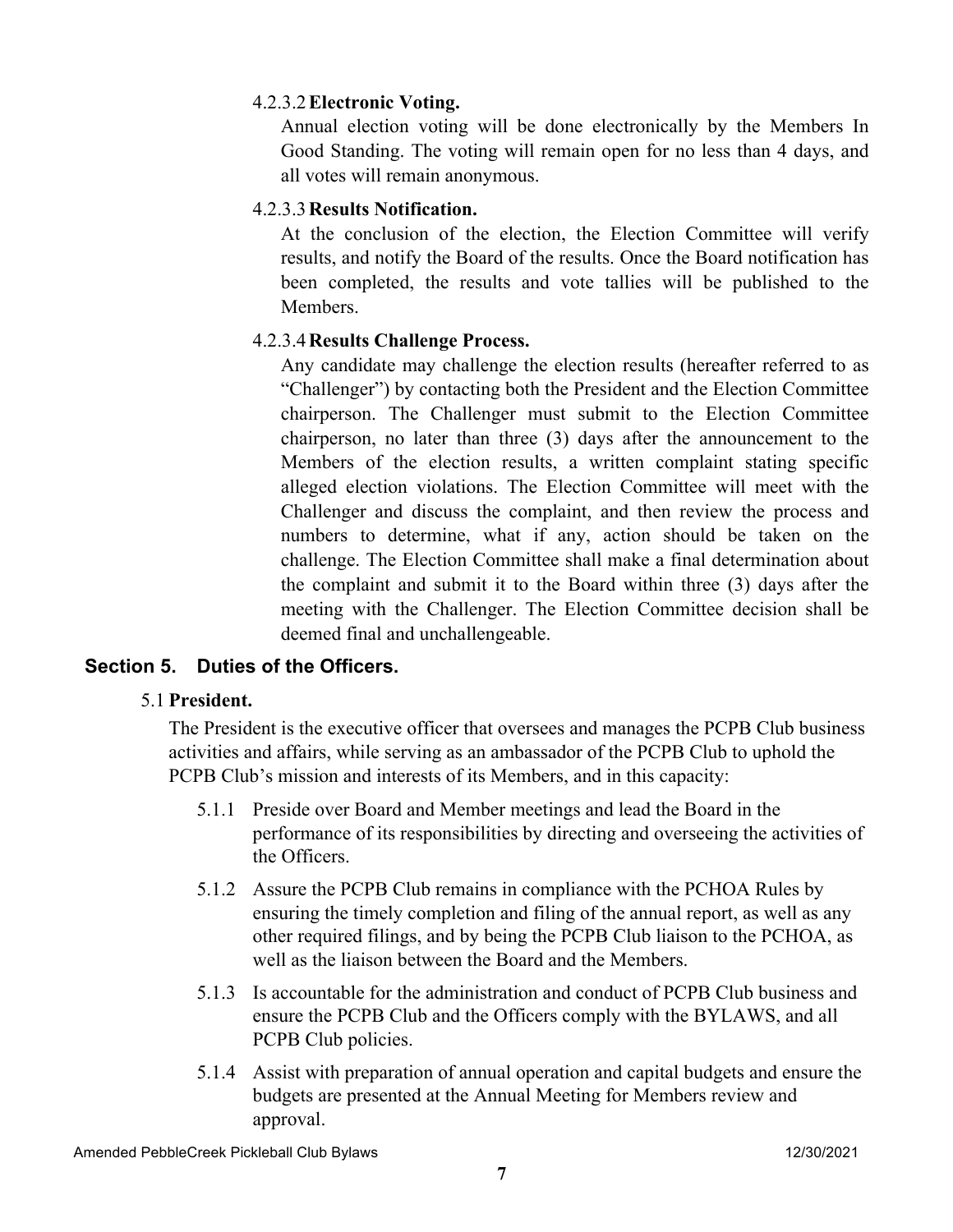- 5.1.5 Ensure the monthly financial reports are available to the Members.
- 5.1.6 Communicate with Members and others as appropriate.
- 5.1.7 Is authorized to sign checks and make draws on the PCPB Club bank account(s) in accordance with these BYLAWS.
- 5.1.8 Recommend committee members and chairpersons for Board approval.
- 5.1.9 Work with the Board to assign Officers to serve as liaisons to PCPB Club committees.

### 5.2 **Vice President.**

The Vice President assists the President with overseeing and managing the PCPB Club business, activities, and affairs, and in this capacity:

- 5.2.1 Perform duties of the President in the President's absence.
- 5.2.2 May be authorized by the Board to sign checks and make draws on the PCPB Club bank account(s) in accordance with these BYLAWS.
- 5.2.3 Perform other duties and responsibilities as requested by the President.
- 5.2.4 Communicate with Members and others as appropriate.

### 5.3 **Secretary.**

The Secretary assists the President with overseeing and managing the PCPB Club business, activities, and affairs, and in this capacity:

- 5.3.1 Maintain a current roster of the Members and signed Member Waiver Forms.
- 5.3.2 Issue notices of meetings of the Board and Member meetings.
- 5.3.3 Create and publish all PCPB Club Board and Member agendas and minutes.
- 5.3.4 Communicate with Members and others as appropriate.
- 5.3.5 May be authorized by the Board to sign checks and make draws on the PCPB Club bank account(s) in accordance with these BYLAWS.
- 5.3.6 Perform other duties and responsibilities as requested by the President.

## 5.4 **Treasurer.**

The Treasurer assists the President with overseeing and managing the PCPB Club business, activities, and affairs, and in this capacity:

- 5.4.1 Maintain the financial records of the PCPB Club and present monthly financial reports to the Board. The reports will be attached to the Board minutes and made available to the Members.
- 5.4.2 Prepare an annual Financial Report as required by the PCHOA rules, and any other reports as may be required by the Board.
- 5.4.3 Direct the preparation of annual operation and capital budgets for the PCPB Club and prepare financial projections of an anticipated future year(s) expenditures for Board and Member review and approval.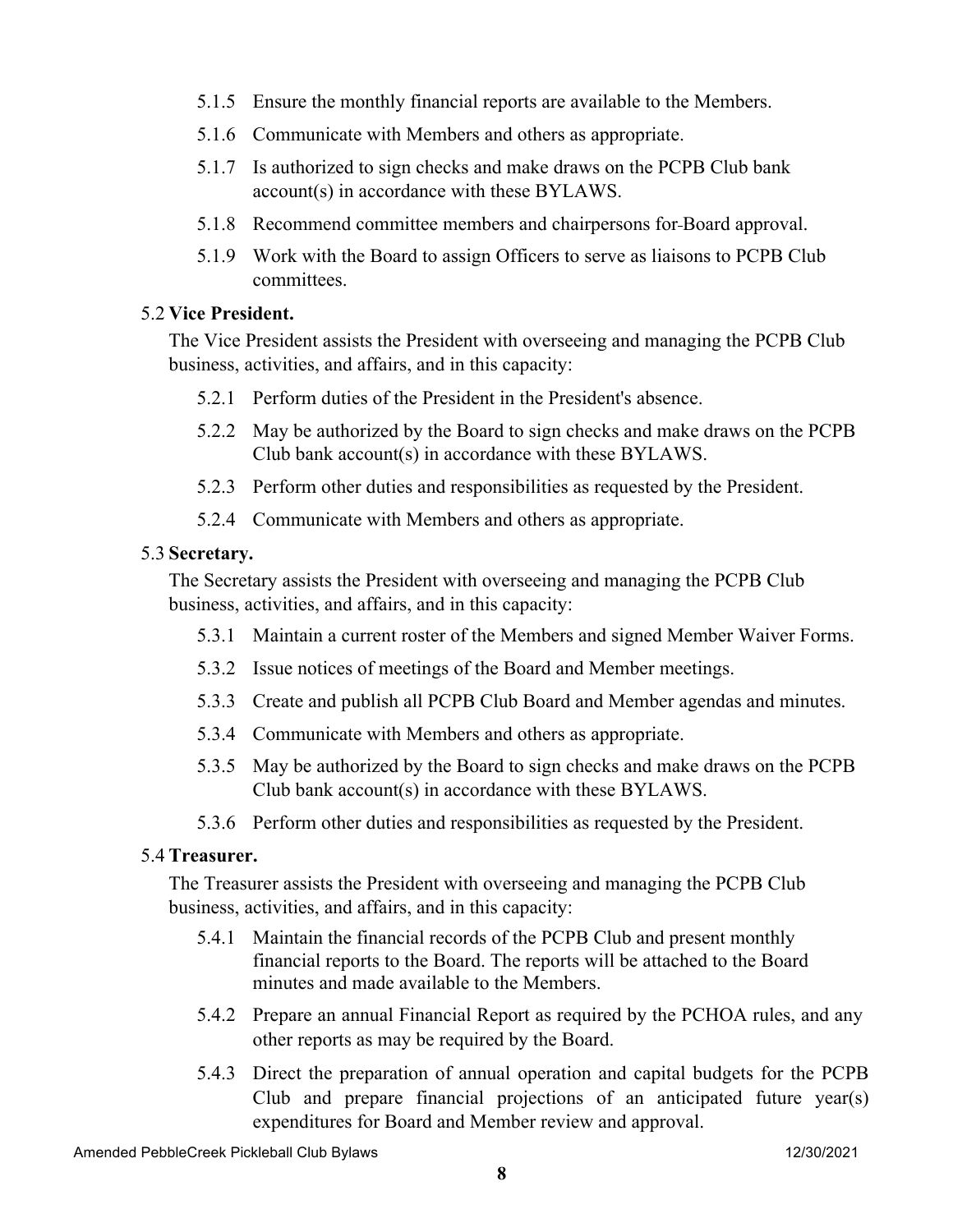- 5.4.4 Is responsible for all the financial transactions of the PCPB Club*.*
- 5.4.5 Chair the Finance Committee.
- 5.4.6 Is authorized to sign checks and make draws on the PCPB Club bank account(s) in accordance with these BYLAWS.
- 5.4.7 Communicate with Members and others as appropriate.
- 5.4.8 Perform other duties and responsibilities as requested by the President.

### 5.5 **Officer-At-Large.**

The Office-at-Large assists the President with overseeing and managing the PCPB Club business, activities, and affairs, and in this capacity:

- 5.5.1 May be authorized by the Board to sign checks and make draws on the PCPB Club bank account(s) in accordance with these BYLAWS.
- 5.5.2 Communicate with Members and others as appropriate.
- 5.5.4 Perform other duties and responsibilities as requested by the President.

## 5.6 **Member Eligibility Requirements No Longer Met By Officers.**

If at any time during an Officer's term in office, the Officer does not meet the Member eligibility requirements of Section 3.1, the Officer shall be deemed to have resigned, and the President shall recommend a Member to fill the Officer's position per Section 5.8.

## 5.7 **Removal of an Officer.**

- 5.7.1 **Application Procedure for Removal of Officer** (Sections 5.7.1.1 5.7.1.6)
	- 5.7.1.1An Officer Removal Application Package created by the Election Committee will consist of an Application for Removal (hereafter "Application") and a petition signature form (hereafter "Signature Form $(s)$ ").
	- 5.7.1.2Any Member may request from and submit to the Election Committee an Application. The Member requesting the Application, (hereafter "Petitioner(s))" shall complete and return the Application to the Election Committee before any supporting signatures for removal are secured by the Petitioner(s). The application must state reasons for removal request.
	- 5.7.1.3 Upon receipt of a completed Application, the Election Committee shall date the Application, advise the Petitioner(s) of total signatures required for the Application to be valid (10% of the Membership is required), and give a copy of the Application to the Petitioner(s) along with the Signature Form(s) for the securing of Members signatures. The top of each Signature Form shall include the reasons for removal as stated in the Application. The Election Committee shall send a copy of the Application and Signature Form(s) to the Board upon issuance to the Petitioner.
	- 5.7.1.4After receiving the dated Application and Signature Form(s) from the Election Committee, the Petitioner(s) shall have fourteen (14) days to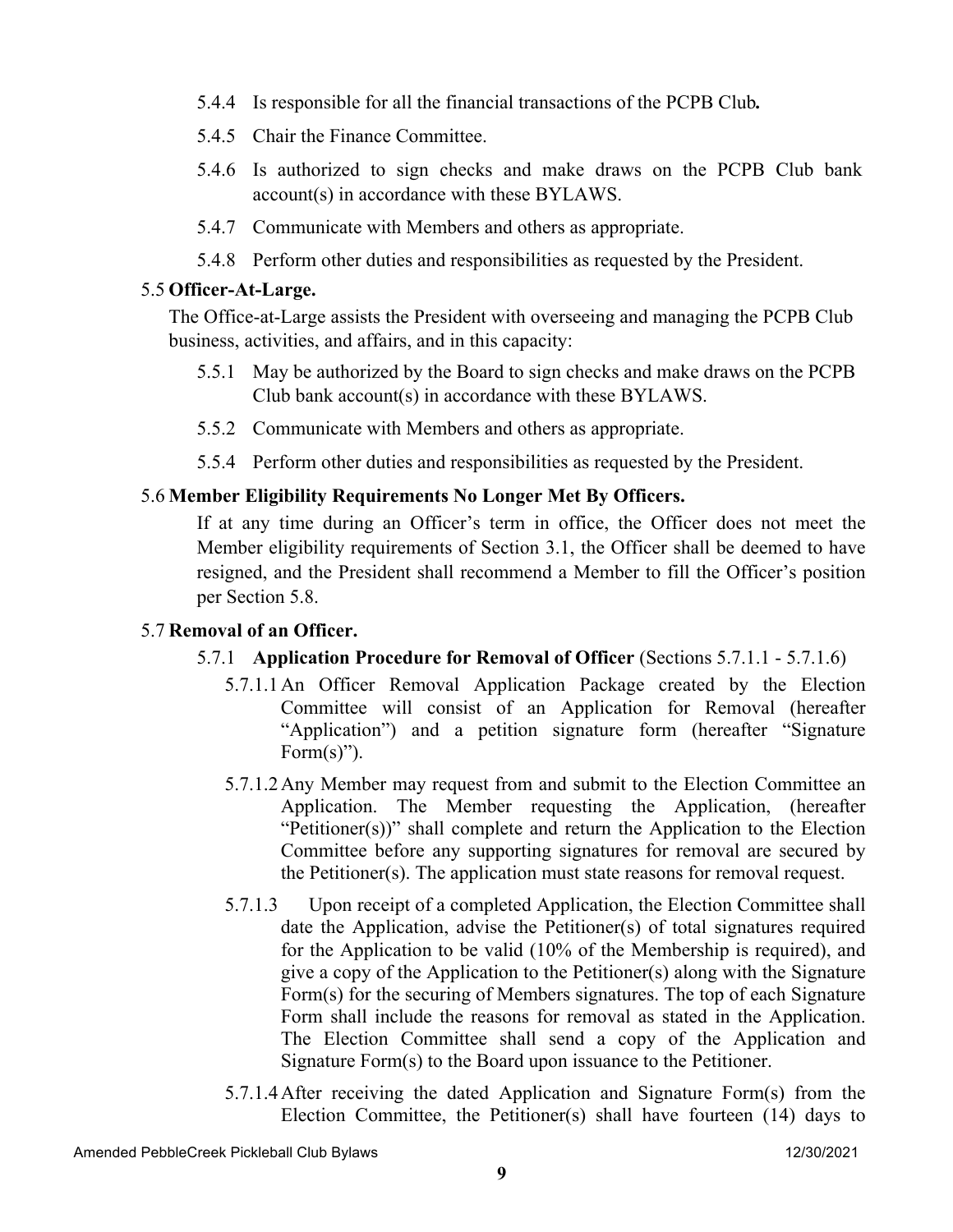secure the required signatures. All signatures collected must be on the Signature Form(s) provided by the Election Committee, or a facsimile.

- 5.7.1.5 If the required signatures are not submitted to the Election Committee at the end of the fourteen (14) days, the Application shall be deemed invalid, and no further action will be taken.
- 5.7.1.6 If the Application submitted is for a potential violation of the BYLAWS, or the misuse or mishandling of funds, the Election Committee shall use the procedures in Section 5.7.3, in lieu of the procedures in Sections 5.7.1 and 5.7.2.

#### 5.7.2 **Removal of Officer Process** (Sections 5.7.2.1 - 5.7.1.5)**.**

- 5.7.2.1The signatures on the Signature Form(s) will be verified by Election Committee to ensure the signers are Members In Good Standing. The Election Committee shall complete its verification of signatures within 14 days. If the verified signatures are less than 10% of the Members In Good Standing, the Election Committee shall deem the Application invalid, and no further action taken. If valid, the Election Committee shall immediately inform the Board.
- 5.7.2.2Within three days of receiving confirmation from the Election Committee that Application and Signature Form(s) are valid, the President will publish a Member notice of a Special Member Meeting that shall include: i) date and time of the Special Member Meeting, ii) the written request for removal including the names of those making the request, iii) the petitioner's reasons for potentially removing the Officer from office, iv) at the option of the Officer potentially being removed from office, a rebuttal to the request for removal, and v) instructions for an electronic vote on removal that will be held after the Special Member Meeting.
- 5.7.2.3The Special Member Meeting will be no sooner than seven (7) days and no later than ten (10) days from the date of the notice to the Members. The Election Committee will chair and establish the procedures for the meeting providing both the petitioner and the Officer potentially being removed from office an opportunity to present their case. The procedures established for the meeting shall ensure both sides have the same amount of time for their presentations.
- 5.7.2.4An electronic vote on removal shall begin (3) days after the Special Member Meeting in Section 5.7.2.3 and remain open to Members for voting for four (4) days. Results of the vote shall be published to the Members.
- 5.7.2.5 If the Members approve removal of an Officer, the Officer shall vacate their office upon receipt of notice. The Officer vacancy shall be filled per Section 5.8*.*
- 5.7.3 **Removal of Officer for BYLAWS Violation or Mishandling of Funds.** (Sections 5.7.3.1 - 5.7.3.5)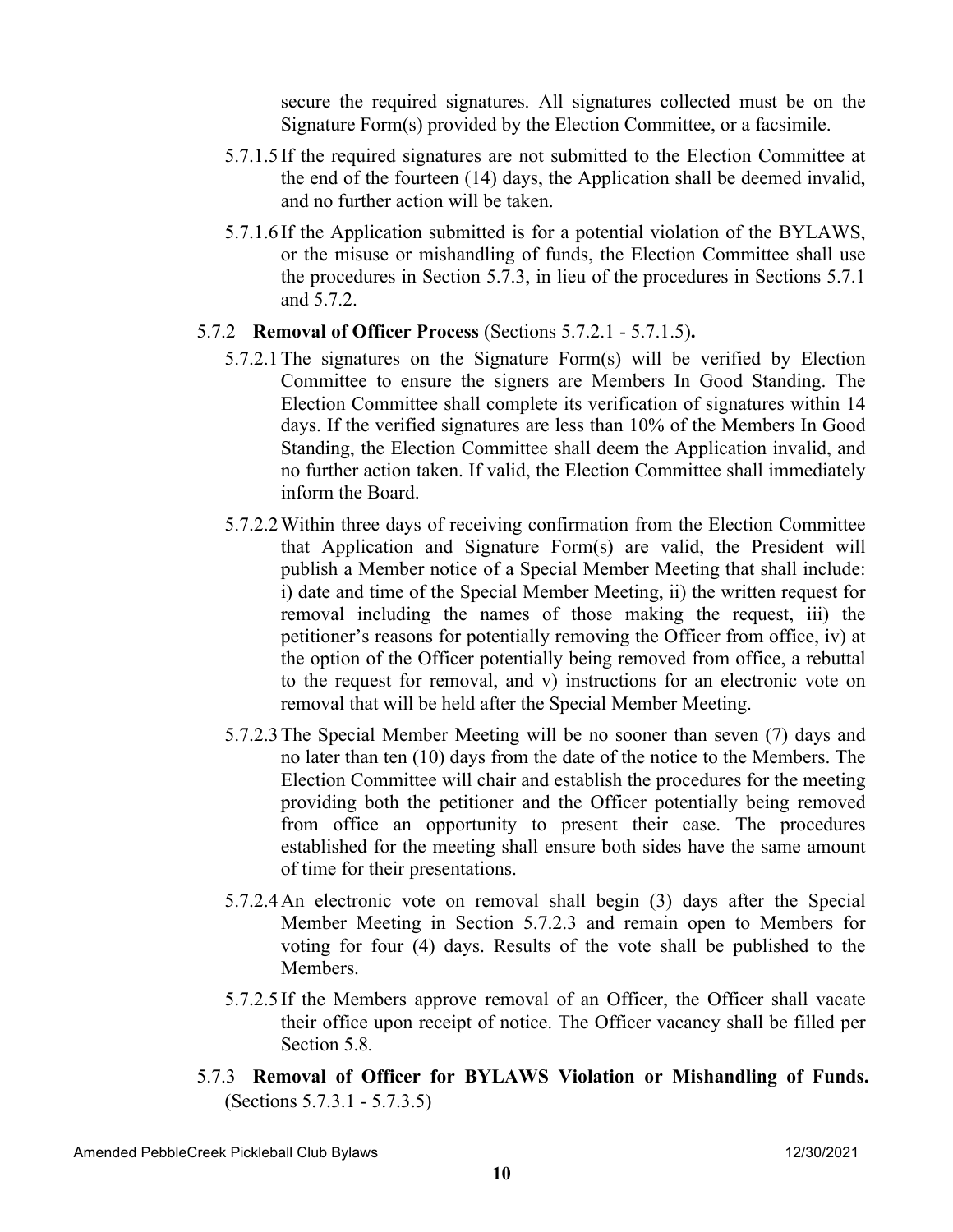- 5.7.3.1Upon receipt of an Application for an alleged violation of the BYLAWS or misuse or mishandling of funds, the Election and Finance Committees shall jointly initiate an investigation, (hereafter the joint committees are referred to as the "Investigation Committee"). No Officer shall be on the Investigation Committee.
- 5.7.3.2 If the majority of the Investigation Committee determines the Officer's action(s) are improper, the Investigation Committee shall implement disciplinary action. However, if the majority of the Investigation Committee finds clear and convincing evidence that immediate action is necessary, they shall suspend the Officer from the Board by a letter sent by USPS and/or email to the Officer at the address provided to PCPB Club by the Officer. A copy of the letter or email shall also be sent to the other Officers not involved in the suspension at the addresses provided to PCPB Club.
- 5.7.3.3A disciplined Officer shall have the right to petition the Investigation Committee for reconsideration of the disciplinary action within four (4) days of notification. If the disciplined Officer does not request reconsideration within the four (4) day period, the discipline shall be deemed agreed to by the Officer.

If the final disciplinary action after agreement or reconsideration is suspension, the Officer shall be immediately removed from Office. Officer vacancies shall be filled per Section 5.8*.*

- 5.7.3.4The Investigation Committee's disciplinary action for an alleged violation of the BYLAWS or misuse or mishandling of funds shall be deemed final and not challengeable, except as provided in Section 5.7.3.3.
- 5.7.3.5Upon any Officer suspension, the Board shall take immediate action, as appropriate, to protect PCPB Club funds and interests, including but not limited, to notification of financial institutions, contractors/vendors, and/or other interested parties.

## 5.8 **Vacancy.**

- 5.8.1 If an Officer position becomes vacant, a Member shall be appointed by the PCPB Club Board to fill the vacancy until the next election of Officers. In the event the President position becomes vacant, the Vice President will assume the position of President.
- 5.8.2 In the event all Officers offices are vacant, a special election will be held, and the Officers elected will serve for the remainder of the original Officers' term.

# **Section 6 Meetings.**

# 6.1 **Annual Meeting.**

6.1.1 An annual meeting (hereafter "Annual Meeting") of the PCPB Club Membership will be held each year in November. A notice and agenda for the Annual Meeting will be published by the Board to the Members at least two  $(2)$  weeks prior to the meeting.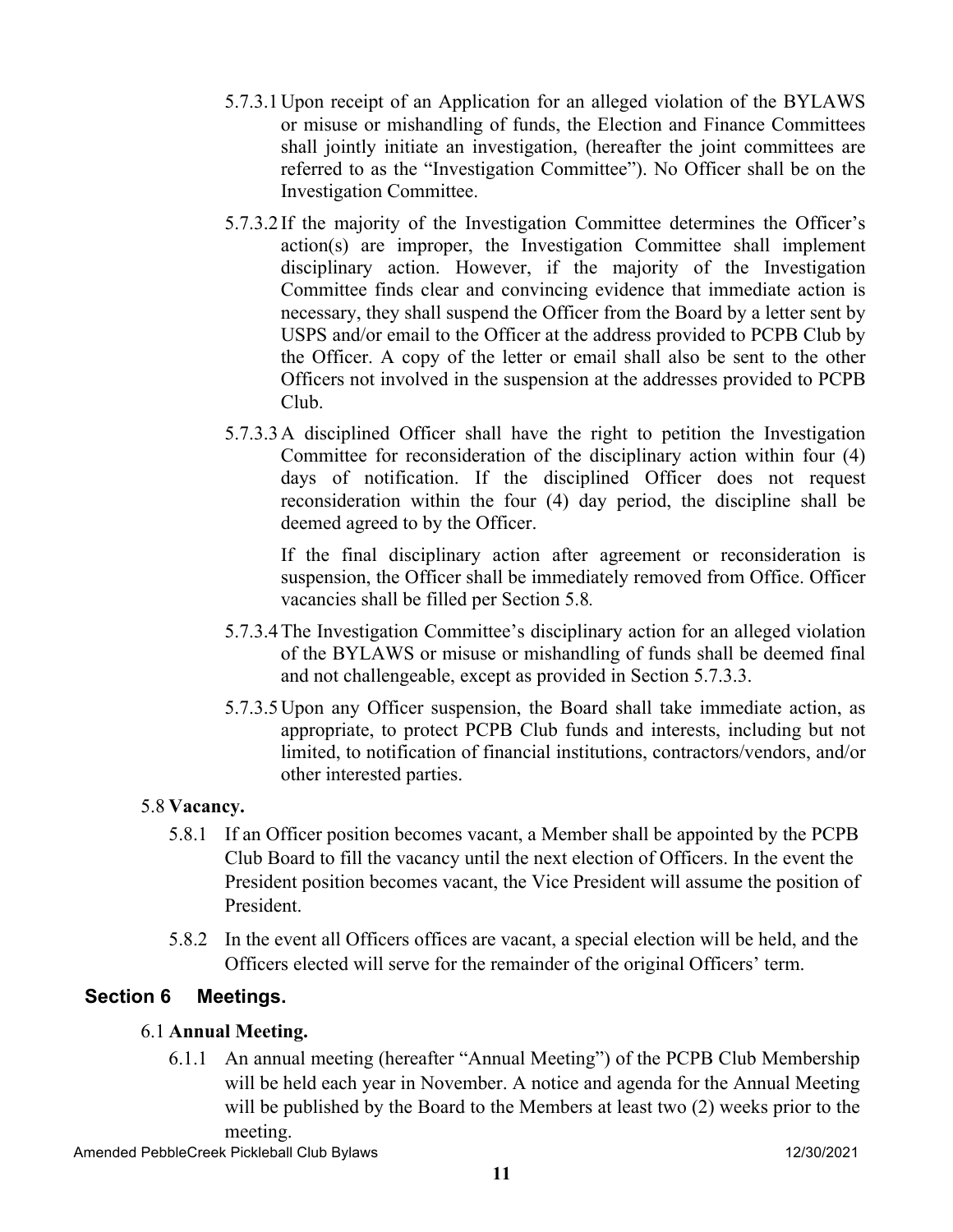6.1.2 At the Annual Meeting: i) financials for the current year and a budget for the next year, ii) dues for all Membership Classifications for the following year, and iii) other business deemed necessary by the Board will be presented and approved by the majority of Members voting at the Annual Meeting.

### 6.2 **Board Meetings.**

Board meetings will be monthly at the time and place determined by the President. At least a one (1) week notice to the Members will be given*,* unless all Officers agree to waive the notice of requirement, and/or cancellation of a meeting.

### 6.3 **Special Member Meetings.**

A special member meeting (hereafter a "Special Member Meeting") of Members may be called if either the President or three (3) Officers determine it is necessary. Notice of each Special Member Meeting and the agenda shall be sent to all Members at least two (2) weeks prior to the Special Member Meeting, except when a two (2) week notice is determined to be not practical by the Board.

### 6.4 **Working Meetings of the Board.**

- 6.4.1 Working meetings of the Board (hereafter "Working Board Meetings") may be held at the discretion of the President or any three (3) Officers. No business related to the authority of the Board may be transacted during a working meeting, including voting on any action item(s).
- 6.4.2 The Working Board Meeting's purpose is to plan, discuss issues and concerns, identify improvement opportunities, review the administrative or operation of the PCPB Club, etc.
- 6.4.3 The President or any Officer may invite a Member or other person(s) into the Working Board Meeting unless a majority of the Officers in attendance object. Membership notice or posting of agenda is not required for a Working Board Meeting.

#### 6.5 **Quorum.**

The actual number of Members attending a Membership meeting will constitute a quorum. Three Officers will constitute a quorum for a meeting of the Board. Unless otherwise specified in these BYLAWS, all decisions of the Membership or the Board are made by a simple majority vote of those voting.

#### **Section 7 Committees.**

#### 7.1 **Formation.**

All committees, including standing, ad hoc, and single purpose committees shall be appointed annually, and a chairperson recommended for each committee for Board approval.

#### 7.2 **Standing Committees.**

7.2.1 The following Standing Committees shall be established, and duties and responsibilities delegated by the Board.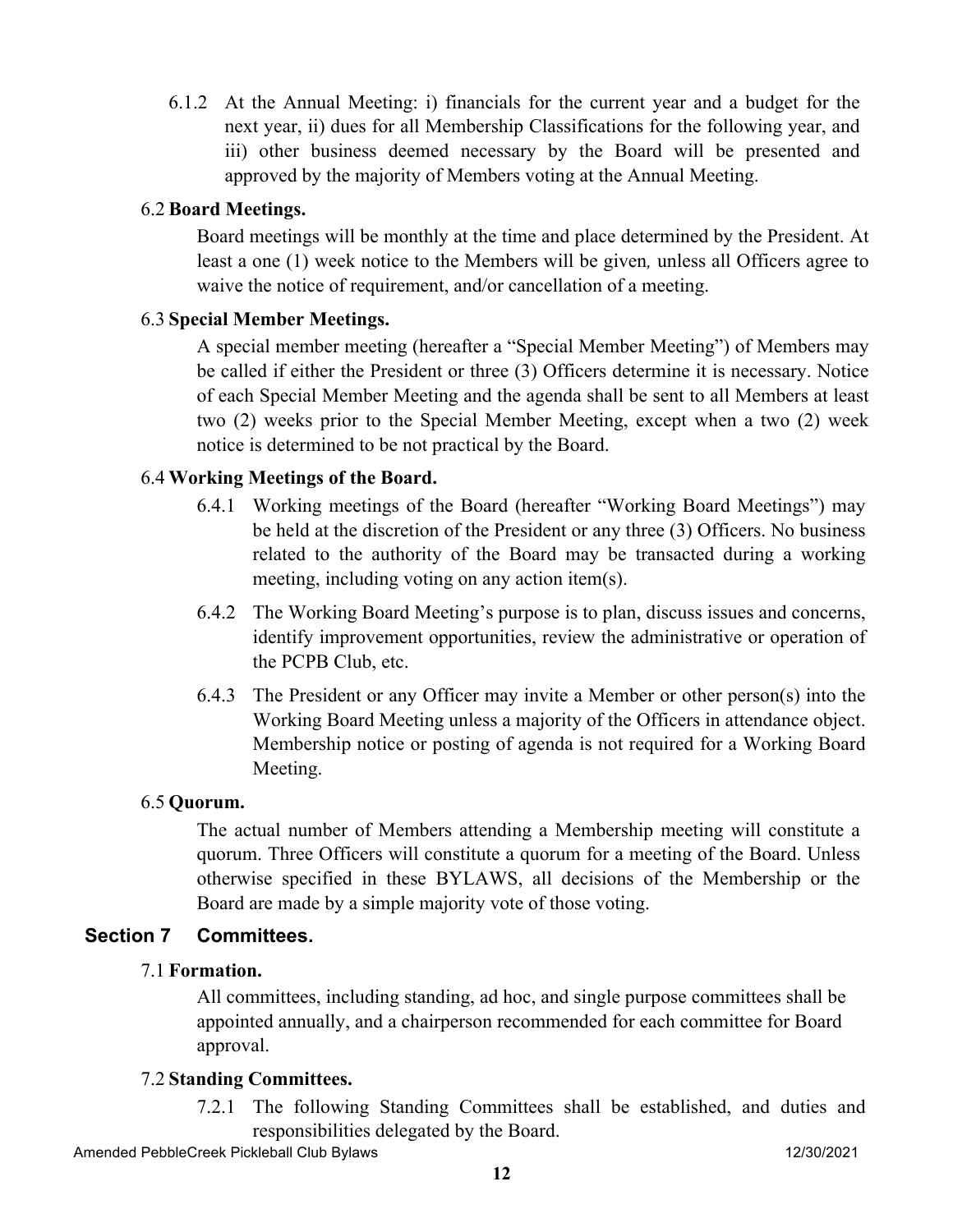7.2.2.1Finance

7.2.2.2Court Allocation

7.2.2.3Election

## 7.3 **Procedures.**

- 7.3.1 The Board shall publish the name of the Chairperson of each committee to the Membership.
- 7.3.2 The committees in Section 7.2.1 shall maintain up-to-date written procedures that describe the duties of the chairperson and the committee. The Board is responsible to be sure the chairperson and committee understand the purpose and timeline of the committee work. The procedures shall be available to the Members.
- 7.3.3 Committees are responsible for making written recommendations to the Board for action(s), and cannot take independent action(s), except when stated in these BYLAWS.

# **Section 8 Finance.**

## 8.1 **Annual Budgets**.

- 8.1.1 At the Annual Membership meeting the President or their designee shall present both an operating and capital budget for the next calendar year for the Members approval by a majority of the Members voting. The annual operating budget shall have both revenues by source and expenditures by category estimated for the year. The capital budget shall list any capital expenditures along with an estimated cost for each expenditure for the next year.
- 8.1.2 If the Board later determines adjustments to the approved budget are required, it may request the Members to authorize an amended budget via electronic vote.

## 8.2 **Authority To Make Expenditures.**

- 8.2.1 Upon approval of the operating and capital budget, without further action by the Members, the Board is authorized to make expenditures as budgeted, except as otherwise stated in these BYLAWS.
- 8.2.2 The Members further authorize the Board, without further action by the Members to reallocate funds between the various categories of the operating budget, and between the capital projects listed in the capital budget, as may be necessary. Such reallocation of funds between categories or projects by the Board shall not exceed the total approved budgeted expenditures and shall not include reallocating funds from the operating budget to the capital budget, or vice-versa.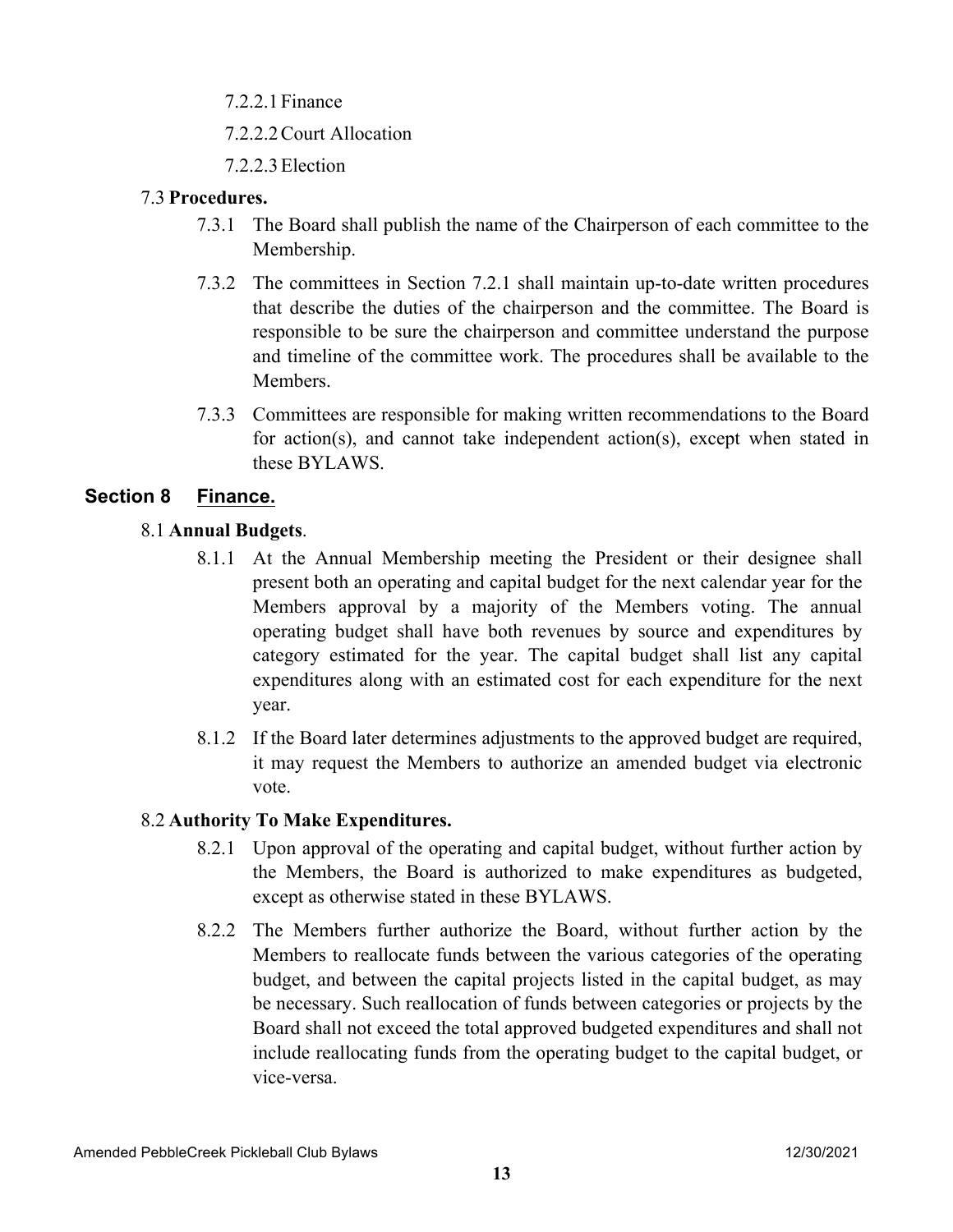8.2.3 Except as provided in Section 8.4, no Officer or the Board is authorized to spend funds for unbudgeted items without approval by a majority vote of the Members, except if otherwise stated in these BYLAWS.

### 8.3 **Accumulated Surplus Funds.**

The accumulated surplus funds are the excess of revenue over expenditures from the beginning of the organization to the present. The accumulated surplus funds can grow year over year, provided there is a future purpose that requires additional funds, or if there are identified capital expenditures in the upcoming budget year.

## 8.4 **Unbudgeted/Unanticipated Expenditures.**

The Members authorize the President and Treasurer to spend up to \$1,000 in operating expenses and \$2,500 in capital expenditures from accumulated surplus funds for unanticipated expenditure(s). The total annual amount spent for unanticipated expenditures shall not exceed the above expenditure limits without Member approval.

### 8.5 **Check Signing Authority.**

The Officers are authorized by the Members to make payments of any amount if the expenditure is in the annual operating and/or capital budgets approved by the Members, or as otherwise provided in Sections 8.2 and 8.4. However, payments that exceed \$2,500 must have written approval of at least three (3) Officers.

## **Section 9 Document Retention System**

## 9.1 **Financial Record Retention.**

- 9.1.1 **Deposit Detail**. The Treasurer shall retain a physical copy of the deposit summary listing date of deposit, bank account number, source name, (if known), source check number (if applicable), general ledger account classifications, amount of payment, explanation (if needed).
- 9.1.2 **Disbursement Detail**. The Treasurer shall retain a physical copy of invoices supporting each expenditure, whether by check, ACH, cash or electronic withdrawal. The source and date of the payment will be written on the invoice.
- 9.1.3 **Bank Statements and Monthly Reconciliations,** The Treasurer shall retain a physical copy of the bank statements and reconciliations.
- 9.1.4 **Monthly Financial Statements and Monthly Reconciliations,** The Treasurer shall retain a physical and electronic copy of the monthly financial statements, including detailed General Ledger, all bank reconciliations, a Cash Basis Balance Sheet, a Cash Basis Statement of Revenue and Expense for Operations, and the New Court Funds (if applicable). The electronic copy of the financial statements must be published on the PCPB Club's website.
- 9.1.5 **Annual Tax Returns and other compliance filings,** The Treasurer shall retain a physical copy of the annual tax returns along with any other reports or returns required by federal, state, or local authorities and PCHOA.

### 9.2 **Other Record Retention.**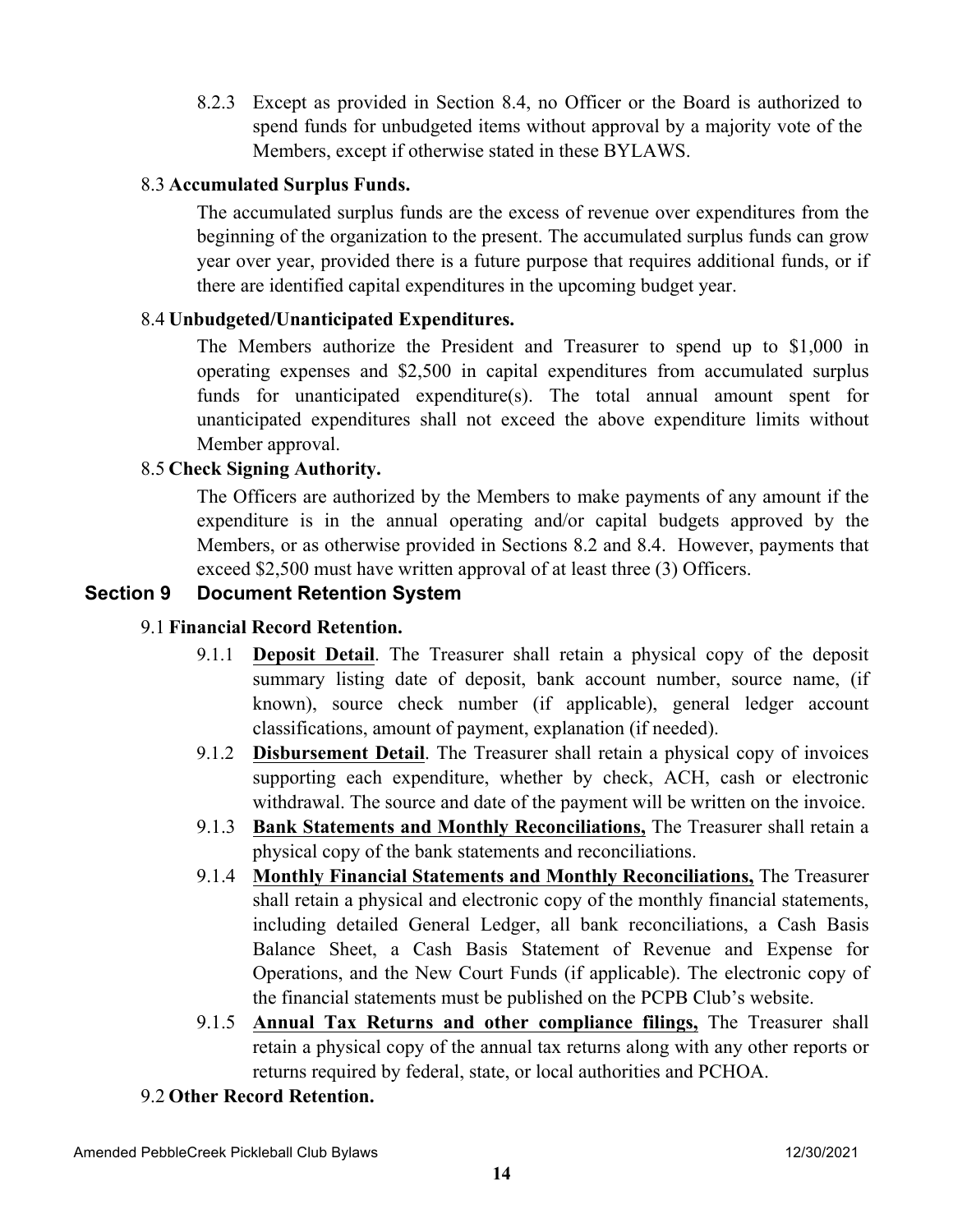The Board shall establish and maintain a PCPB Club document retention system, including archives for minutes, policies of the Members and Board, financial and committee documentation. The document retention system shall have a retrieval system that allows access to both current and archived documents. All such records shall be retained for a minimum of seven (7) years.

### **Section 10 Parliamentary Authority.**

"Roberts Rules of Order" shall be the authority on all questions of parliamentary law unless in conflict with the BYLAWS, or the PCHOA governing documents or the laws of the State of Arizona.

#### **Section 11 Amendments.**

- 11.1 These BYLAWS may be amended by a majority of Members voting by an electronic vote. Proposed BYLAWS amendments must be published to the Members at least two (2) weeks prior to the electronic vote. The proposal will include both current and proposed language.
- 11.2 Members shall have the right to debate and modify BYLAWS proposals either at the Annual Meeting or a Special Member Meeting prior to any vote.

### **Section 12 Dissolution.**

12.1 In the event of the dissolution of the PCPB Club, the following actions will take place

12.1.1 Members will be notified of the dissolution at least two (2) weeks prior to the dissolution meeting and will be advised that they are liable for any outstanding PCPB Club debts per PCHOA rules.

- 12.1.2 If practical, all outstanding debts will be paid.
- 12.1.3 After debts are paid, any remaining monies received from the Members will be donated to the PCHOA and earmarked for the needs of the pickleball courts.
- 12.1.4 The PCPB Club will obtain approval for the dissolution from the PCHOA Board of Directors.